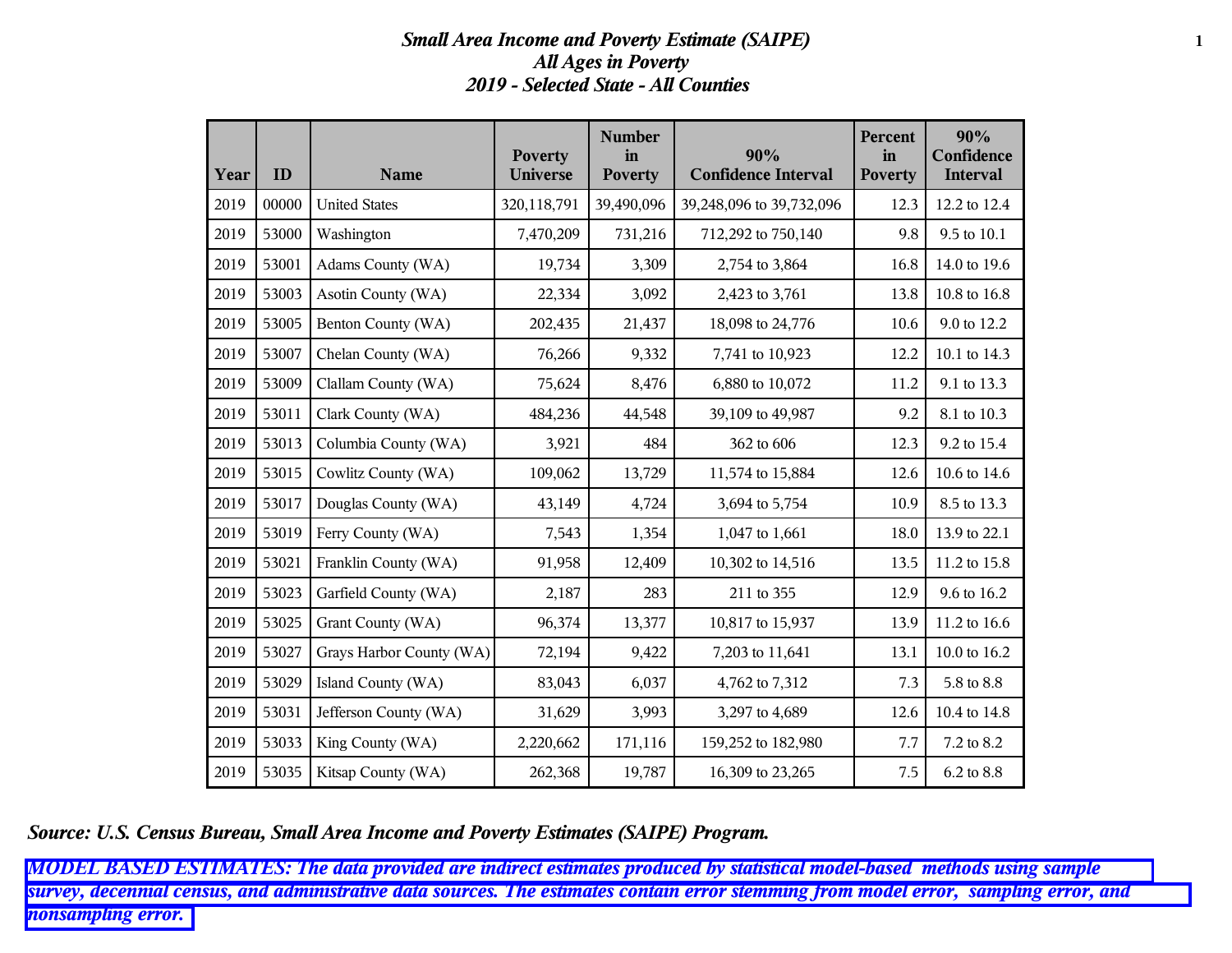### *Small Area Income and Poverty Estimate (SAIPE)* **2** *All Ages in Poverty 2019 - Selected State - All Counties*

| Year | ID    | <b>Name</b>              | <b>Poverty</b><br><b>Universe</b> | <b>Number</b><br>in<br><b>Poverty</b> | 90%<br><b>Confidence Interval</b> | Percent<br>in<br><b>Poverty</b> | 90%<br>Confidence<br><b>Interval</b> |
|------|-------|--------------------------|-----------------------------------|---------------------------------------|-----------------------------------|---------------------------------|--------------------------------------|
| 2019 | 53037 | Kittitas County (WA)     | 45,233                            | 6,326                                 | 5,258 to 7,394                    | 14.0                            | 11.6 to 16.4                         |
| 2019 | 53039 | Klickitat County (WA)    | 22,262                            | 3,013                                 | 2,375 to 3,651                    | 13.5                            | 10.6 to 16.4                         |
| 2019 | 53041 | Lewis County (WA)        | 79,628                            | 9,726                                 | 8,129 to 11,323                   | 12.2                            | 10.2 to 14.2                         |
| 2019 | 53043 | Lincoln County (WA)      | 10,837                            | 981                                   | 717 to 1,245                      | 9.1                             | 6.7 to 11.5                          |
| 2019 | 53045 | Mason County (WA)        | 63,824                            | 8,143                                 | 6,485 to 9,801                    | 12.8                            | 10.2 to 15.4                         |
| 2019 | 53047 | Okanogan County (WA)     | 41,620                            | 6,828                                 | 5,456 to 8,200                    | 16.4                            | 13.1 to 19.7                         |
| 2019 | 53049 | Pacific County (WA)      | 22,234                            | 2,996                                 | 2,310 to 3,682                    | 13.5                            | 10.4 to 16.6                         |
| 2019 | 53051 | Pend Oreille County (WA) | 13,572                            | 2,191                                 | 1,732 to 2,650                    | 16.1                            | 12.7 to 19.5                         |
| 2019 | 53053 | Pierce County (WA)       | 882,718                           | 83,128                                | 74,118 to 92,138                  | 9.4                             | 8.4 to 10.4                          |
| 2019 | 53055 | San Juan County (WA)     | 17,410                            | 1,414                                 | 1,109 to 1,719                    | 8.1                             | 6.3 to 9.9                           |
| 2019 | 53057 | Skagit County (WA)       | 127,744                           | 14,314                                | 12,091 to 16,537                  | 11.2                            | 9.5 to 12.9                          |
| 2019 | 53059 | Skamania County (WA)     | 12,027                            | 1,246                                 | 933 to 1,559                      | 10.4                            | 7.8 to 13.0                          |
| 2019 | 53061 | Snohomish County (WA)    | 811,204                           | 56,935                                | 50,047 to 63,823                  | 7.0                             | 6.2 to 7.8                           |
| 2019 | 53063 | Spokane County (WA)      | 509,092                           | 65,750                                | 58,841 to 72,659                  | 12.9                            | 11.5 to 14.3                         |
| 2019 | 53065 | Stevens County (WA)      | 45,330                            | 6,738                                 | 5,378 to 8,098                    | 14.9                            | 11.9 to 17.9                         |
| 2019 | 53067 | Thurston County (WA)     | 286,552                           | 26,105                                | 22,124 to 30,086                  | 9.1                             | 7.7 to 10.5                          |
| 2019 | 53069 | Wahkiakum County (WA)    | 4,431                             | 477                                   | 360 to 594                        | 10.8                            | 8.2 to 13.4                          |
| 2019 | 53071 | Walla Walla County (WA)  | 56,081                            | 7,099                                 | 5,591 to 8,607                    | 12.7                            | 10.0 to 15.4                         |
| 2019 | 53073 | Whatcom County (WA)      | 223,530                           | 28,310                                | 25,098 to 31,522                  | 12.7                            | 11.3 to 14.1                         |

*Source: U.S. Census Bureau, Small Area Income and Poverty Estimates (SAIPE) Program.*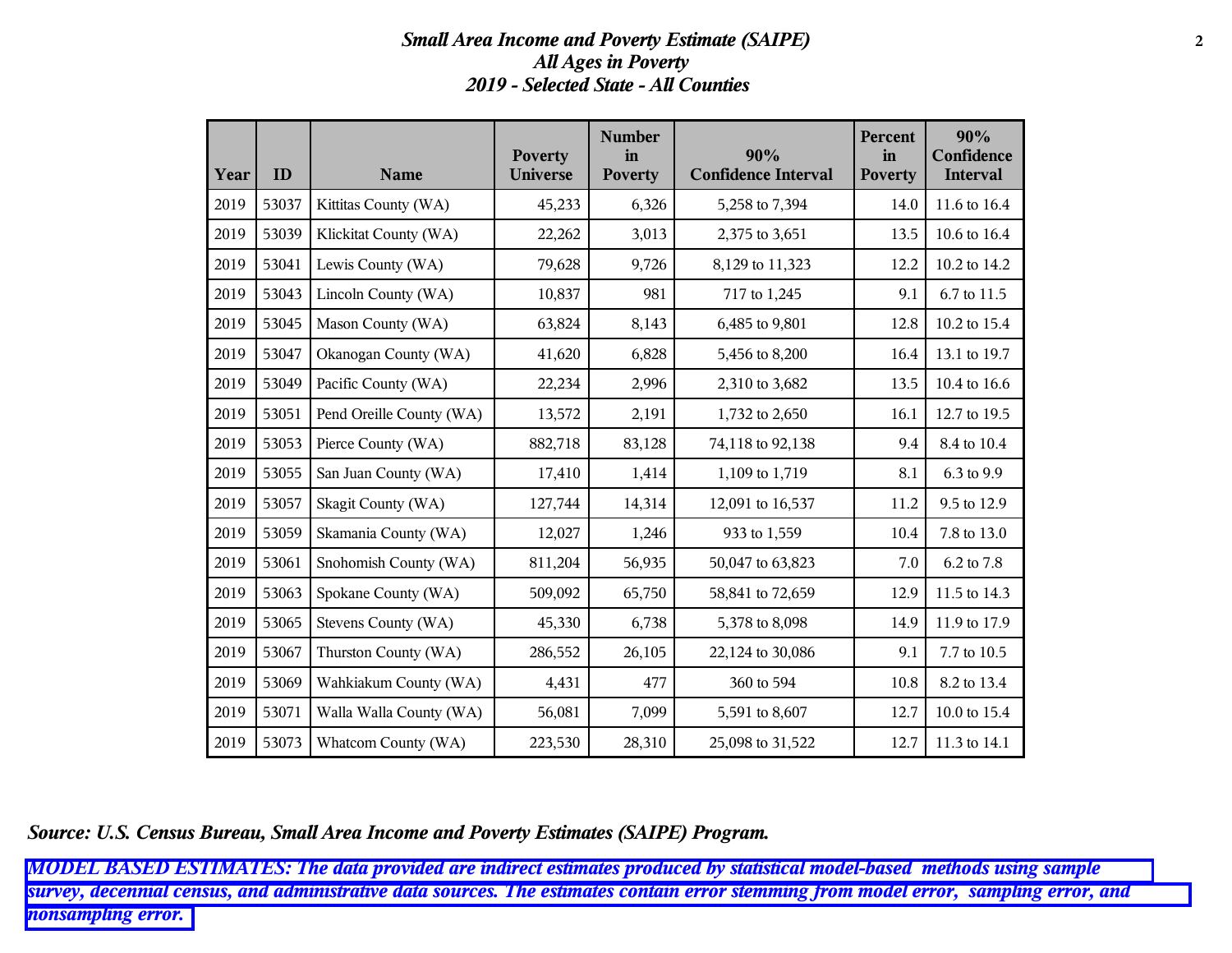# *Small Area Income and Poverty Estimate (SAIPE)* **3** *All Ages in Poverty 2019 - Selected State - All Counties*

| Year | ΙD      | <b>Name</b>         | <b>Poverty</b><br><b>Universe</b> | <b>Number</b><br><i>in</i><br><b>Poverty</b> | 90%<br><b>Confidence Interval</b> | Percent<br>in<br><b>Poverty</b> | 90%<br>Confidence<br>Interval |
|------|---------|---------------------|-----------------------------------|----------------------------------------------|-----------------------------------|---------------------------------|-------------------------------|
| 2019 | 53075 l | Whitman County (WA) | 43,288                            | 11.367                                       | 10,288 to 12,446                  | 26.3                            | 23.8 to 28.8                  |
| 2019 | 53077   | Yakima County (WA)  | 246,874                           | 41,218                                       | 36,057 to 46,379                  | 16.7                            | 14.6 to 18.8                  |

*Source: U.S. Census Bureau, Small Area Income and Poverty Estimates (SAIPE) Program.*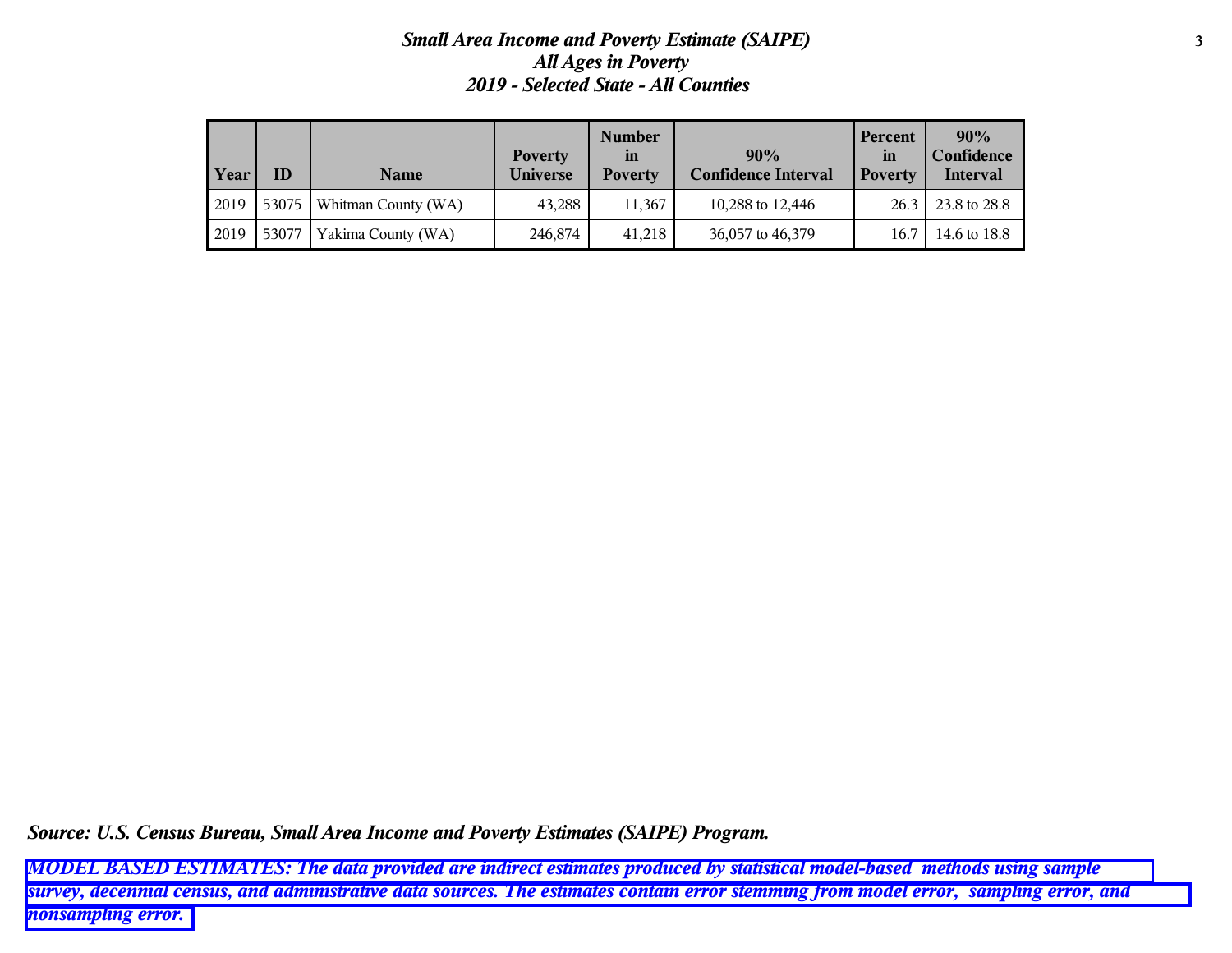# *Small Area Income and Poverty Estimate (SAIPE)* **4** *Under Age 18 in Poverty 2019 - Selected State - All Counties*

| Year | ID    | <b>Name</b>              | <b>Poverty</b><br><b>Universe</b> | <b>Number</b><br>in<br><b>Poverty</b> | 90%<br><b>Confidence Interval</b> | Percent<br>in<br><b>Poverty</b> | 90%<br>Confidence<br><b>Interval</b> |
|------|-------|--------------------------|-----------------------------------|---------------------------------------|-----------------------------------|---------------------------------|--------------------------------------|
| 2019 | 00000 | <b>United States</b>     | 71,633,453                        | 12,000,470                            | 11,865,995 to 12,134,945          | 16.8                            | 16.6 to 17.0                         |
| 2019 | 53000 | Washington               | 1,628,987                         | 195,927                               | 186,046 to 205,808                | 12.0                            | 11.4 to 12.6                         |
| 2019 | 53001 | Adams County (WA)        | 7,076                             | 1,586                                 | 1,233 to 1,939                    | 22.4                            | 17.4 to 27.4                         |
| 2019 | 53003 | Asotin County (WA)       | 4,420                             | 817                                   | 552 to 1,082                      | 18.5                            | 12.5 to 24.5                         |
| 2019 | 53005 | Benton County (WA)       | 53,359                            | 8,542                                 | 7,010 to 10,074                   | 16.0                            | 13.1 to 18.9                         |
| 2019 | 53007 | Chelan County (WA)       | 17,529                            | 2,876                                 | 2,232 to 3,520                    | 16.4                            | 12.7 to 20.1                         |
| 2019 | 53009 | Clallam County (WA)      | 12,526                            | 2,089                                 | 1,453 to 2,725                    | 16.7                            | 11.6 to 21.8                         |
| 2019 | 53011 | Clark County (WA)        | 112,462                           | 13,621                                | 11,141 to 16,101                  | 12.1                            | 9.9 to 14.3                          |
| 2019 | 53013 | Columbia County (WA)     | 697                               | 117                                   | 80 to 154                         | 16.8                            | 11.4 to 22.2                         |
| 2019 | 53015 | Cowlitz County (WA)      | 24,478                            | 4,274                                 | 3,173 to 5,375                    | 17.5                            | 13.0 to 22.0                         |
| 2019 | 53017 | Douglas County (WA)      | 11,006                            | 1,650                                 | 1,159 to 2,141                    | 15.0                            | 10.5 to 19.5                         |
| 2019 | 53019 | Ferry County (WA)        | 1,217                             | 311                                   | 208 to 414                        | 25.6                            | 17.1 to 34.1                         |
| 2019 | 53021 | Franklin County (WA)     | 29,977                            | 5,387                                 | 4,235 to 6,539                    | 18.0                            | 14.2 to 21.8                         |
| 2019 | 53023 | Garfield County (WA)     | 464                               | 80                                    | 55 to 105                         | 17.2                            | 11.8 to 22.6                         |
| 2019 | 53025 | Grant County (WA)        | 28,073                            | 5,151                                 | 3,884 to 6,418                    | 18.3                            | 13.8 to 22.8                         |
| 2019 | 53027 | Grays Harbor County (WA) | 14,816                            | 2,895                                 | 2,005 to 3,785                    | 19.5                            | 13.5 to 25.5                         |
| 2019 | 53029 | Island County (WA)       | 15,090                            | 1,355                                 | 923 to 1,787                      | 9.0                             | 6.1 to 11.9                          |
| 2019 | 53031 | Jefferson County (WA)    | 3,696                             | 791                                   | 609 to 973                        | 21.4                            | 16.5 to 26.3                         |
| 2019 | 53033 | King County (WA)         | 444,071                           | 35,057                                | 29,484 to 40,630                  | 7.9                             | 6.6 to 9.2                           |
| 2019 | 53035 | Kitsap County (WA)       | 53,616                            | 4,987                                 | 3,670 to 6,304                    | 9.3                             | 6.8 to 11.8                          |

*Source: U.S. Census Bureau, Small Area Income and Poverty Estimates (SAIPE) Program.*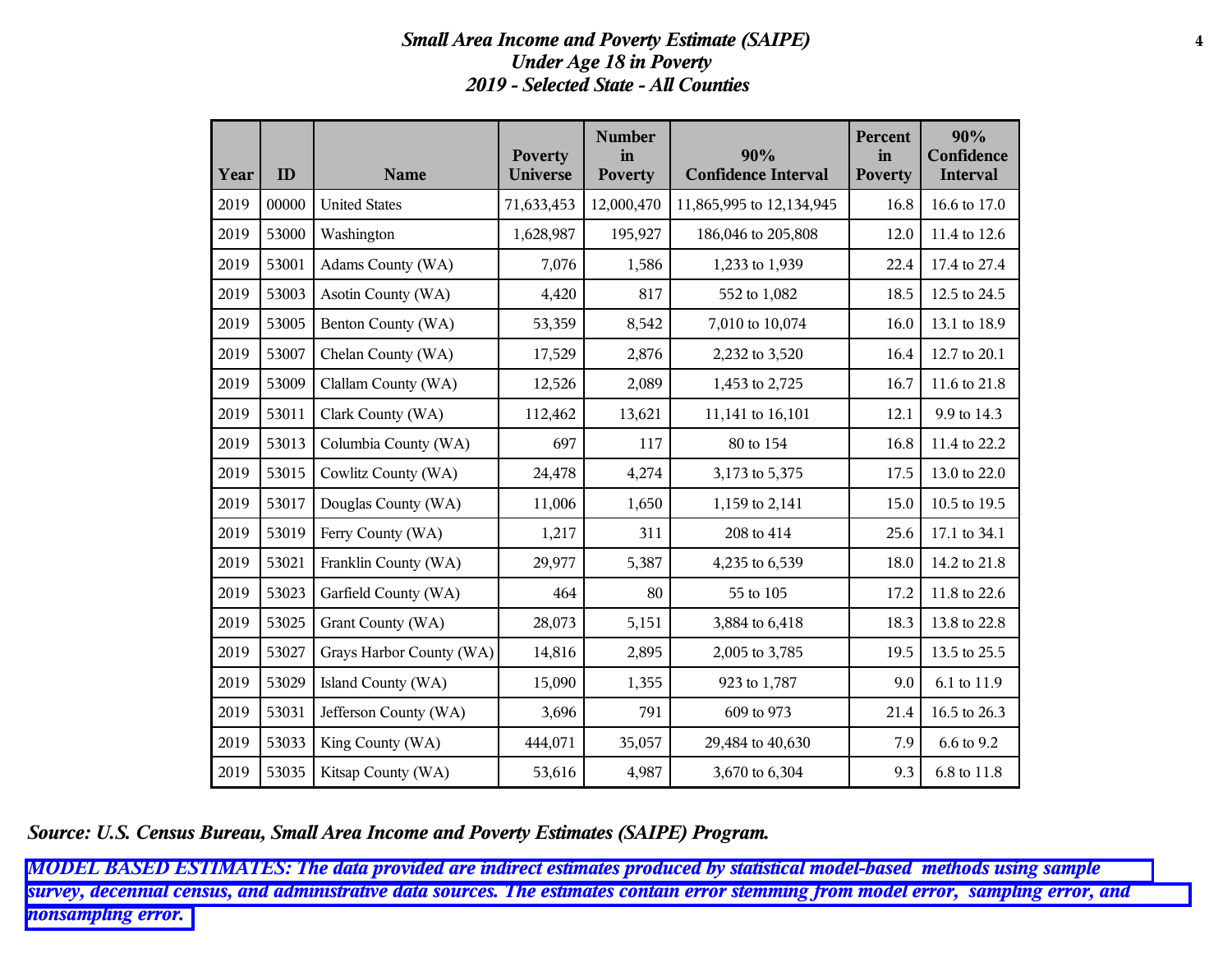### *Small Area Income and Poverty Estimate (SAIPE)* **5** *Under Age 18 in Poverty 2019 - Selected State - All Counties*

| Year | ID    | <b>Name</b>              | <b>Poverty</b><br><b>Universe</b> | <b>Number</b><br>in<br><b>Poverty</b> | 90%<br><b>Confidence Interval</b> | Percent<br>in<br><b>Poverty</b> | 90%<br>Confidence<br>Interval |
|------|-------|--------------------------|-----------------------------------|---------------------------------------|-----------------------------------|---------------------------------|-------------------------------|
| 2019 | 53037 | Kittitas County (WA)     | 7,891                             | 926                                   | 651 to 1,201                      | 11.7                            | 8.2 to 15.2                   |
| 2019 | 53039 | Klickitat County (WA)    | 4,150                             | 759                                   | 528 to 990                        | 18.3                            | 12.7 to 23.9                  |
| 2019 | 53041 | Lewis County (WA)        | 16,669                            | 2,429                                 | 1,779 to 3,079                    | 14.6                            | 10.7 to 18.5                  |
| 2019 | 53043 | Lincoln County (WA)      | 2,355                             | 335                                   | 225 to 445                        | 14.2                            | 9.5 to 18.9                   |
| 2019 | 53045 | Mason County (WA)        | 12,484                            | 2,626                                 | 1,956 to 3,296                    | 21.0                            | 15.6 to 26.4                  |
| 2019 | 53047 | Okanogan County (WA)     | 9,559                             | 2,094                                 | 1,476 to 2,712                    | 21.9                            | 15.4 to 28.4                  |
| 2019 | 53049 | Pacific County (WA)      | 3,299                             | 580                                   | 396 to 764                        | 17.6                            | 12.0 to 23.2                  |
| 2019 | 53051 | Pend Oreille County (WA) | 2,567                             | 691                                   | 507 to 875                        | 26.9                            | 19.7 to 34.1                  |
| 2019 | 53053 | Pierce County (WA)       | 205,471                           | 24,290                                | 20,132 to 28,448                  | 11.8                            | 9.8 to 13.8                   |
| 2019 | 53055 | San Juan County (WA)     | 2,188                             | 260                                   | 178 to 342                        | 11.9                            | 8.1 to 15.7                   |
| 2019 | 53057 | Skagit County (WA)       | 27,019                            | 4,385                                 | 3,511 to 5,259                    | 16.2                            | 13.0 to 19.4                  |
| 2019 | 53059 | Skamania County (WA)     | 2,182                             | 343                                   | 236 to 450                        | 15.7                            | 10.8 to 20.6                  |
| 2019 | 53061 | Snohomish County (WA)    | 180,382                           | 14,611                                | 11,694 to 17,528                  | 8.1                             | 6.5 to 9.7                    |
| 2019 | 53063 | Spokane County (WA)      | 112,253                           | 15,239                                | 11,897 to 18,581                  | 13.6                            | 10.6 to 16.6                  |
| 2019 | 53065 | Stevens County (WA)      | 9,460                             | 2,043                                 | 1,457 to 2,629                    | 21.6                            | 15.4 to 27.8                  |
| 2019 | 53067 | Thurston County (WA)     | 60,470                            | 7,109                                 | 5,559 to 8,659                    | 11.8                            | 9.2 to 14.4                   |
| 2019 | 53069 | Wahkiakum County (WA)    | 748                               | 152                                   | 104 to 200                        | 20.3                            | 13.9 to 26.7                  |
| 2019 | 53071 | Walla Walla County (WA)  | 12,290                            | 1,834                                 | 1,307 to 2,361                    | 14.9                            | 10.6 to 19.2                  |
| 2019 | 53073 | Whatcom County (WA)      | 43,071                            | 4,882                                 | 3,444 to 6,320                    | 11.3                            | 8.0 to 14.6                   |

*Source: U.S. Census Bureau, Small Area Income and Poverty Estimates (SAIPE) Program.*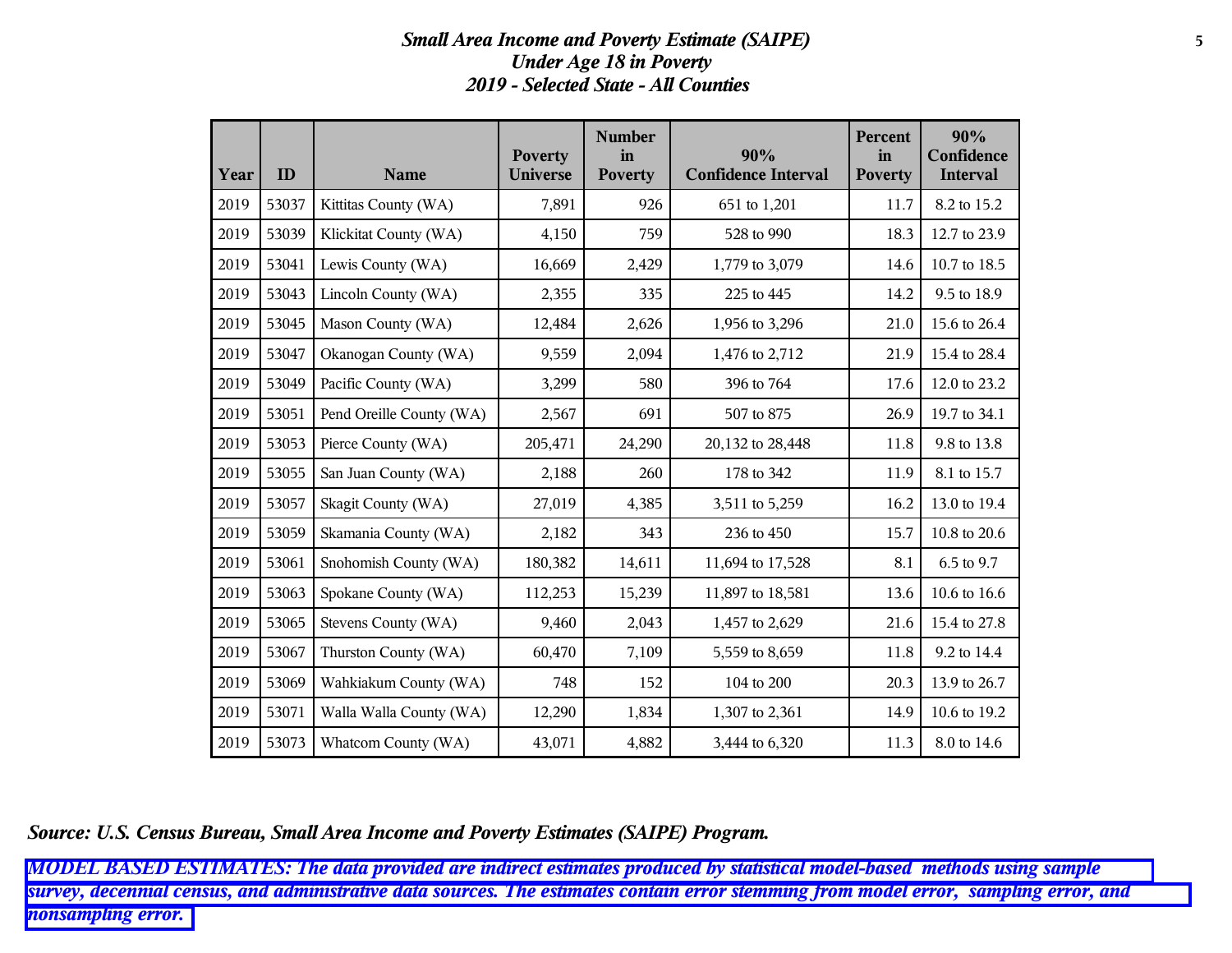## *Small Area Income and Poverty Estimate (SAIPE)* **6** *Under Age 18 in Poverty 2019 - Selected State - All Counties*

| Year | ΙD    | <b>Name</b>         | <b>Poverty</b><br><b>Universe</b> | <b>Number</b><br>$\mathbf{m}$<br><b>Poverty</b> | 90%<br><b>Confidence Interval</b> | Percent<br><i>in</i><br><b>Poverty</b> | 90%<br>Confidence<br><b>Interval</b> |
|------|-------|---------------------|-----------------------------------|-------------------------------------------------|-----------------------------------|----------------------------------------|--------------------------------------|
| 2019 | 53075 | Whitman County (WA) | 7.433                             | 1.021                                           | 754 to 1,288                      | 13.7                                   | 10.1 to 17.3                         |
| 2019 | 53077 | Yakima County (WA)  | 72,472                            | 17,730                                          | 15,157 to 20,303                  | 24.5                                   | 20.9 to 28.1                         |

*Source: U.S. Census Bureau, Small Area Income and Poverty Estimates (SAIPE) Program.*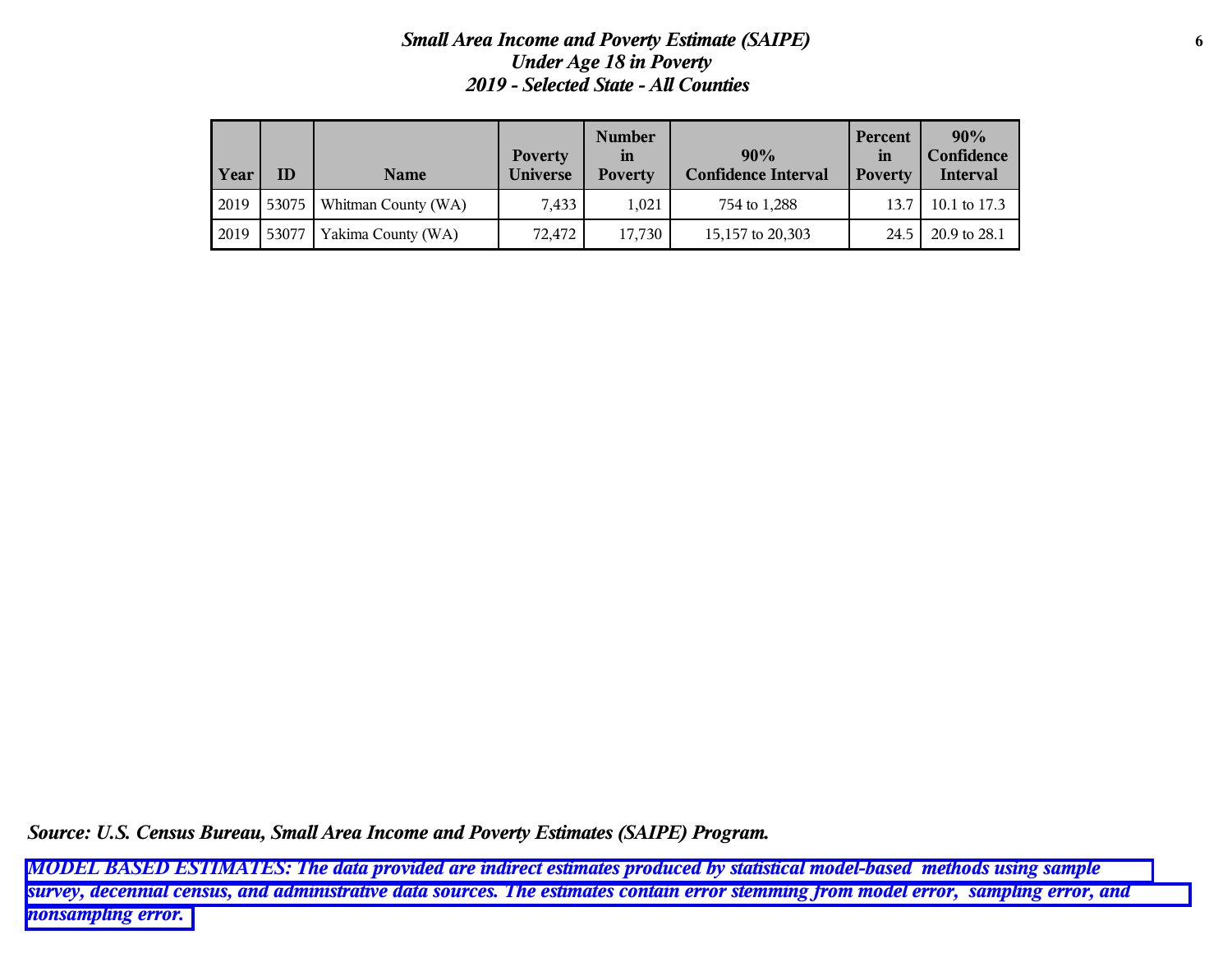## *Small Area Income and Poverty Estimate (SAIPE)* **7** *Ages 5 to 17 in Families in Poverty 2019 - Selected State - All Counties*

| Year | ID    | <b>Name</b>              | <b>Poverty</b><br><b>Universe</b> | <b>Number</b><br>in<br><b>Poverty</b> | 90%<br><b>Confidence Interval</b> | Percent<br>in<br><b>Poverty</b> | 90%<br>Confidence<br><b>Interval</b> |
|------|-------|--------------------------|-----------------------------------|---------------------------------------|-----------------------------------|---------------------------------|--------------------------------------|
| 2019 | 00000 | <b>United States</b>     | 52,324,733                        | 8,258,906                             | 8,160,650 to 8,357,162            | 15.8                            | 15.6 to 16.0                         |
| 2019 | 53000 | Washington               | 1,179,743                         | 132,232                               | 123,840 to 140,624                | 11.2                            | 10.5 to 11.9                         |
| 2019 | 53001 | Adams County (WA)        | 5,189                             | 1,129                                 | 864 to 1,394                      | 21.8                            | 16.7 to 26.9                         |
| 2019 | 53003 | Asotin County (WA)       | 3,280                             | 552                                   | 360 to 744                        | 16.8                            | 10.9 to 22.7                         |
| 2019 | 53005 | Benton County (WA)       | 39,429                            | 6,148                                 | 5,011 to 7,285                    | 15.6                            | 12.7 to 18.5                         |
| 2019 | 53007 | Chelan County (WA)       | 12,864                            | 1,996                                 | 1,509 to 2,483                    | 15.5                            | 11.7 to 19.3                         |
| 2019 | 53009 | Clallam County (WA)      | 9,241                             | 1,451                                 | 969 to 1,933                      | 15.7                            | 10.5 to 20.9                         |
| 2019 | 53011 | Clark County (WA)        | 83,782                            | 8,868                                 | 6,901 to 10,835                   | 10.6                            | 8.3 to 12.9                          |
| 2019 | 53013 | Columbia County (WA)     | 512                               | 81                                    | 53 to 109                         | 15.8                            | 10.3 to 21.3                         |
| 2019 | 53015 | Cowlitz County (WA)      | 17,872                            | 2,641                                 | 1,837 to 3,445                    | 14.8                            | 10.3 to 19.3                         |
| 2019 | 53017 | Douglas County (WA)      | 8,210                             | 1,153                                 | 787 to 1,519                      | 14.0                            | 9.5 to 18.5                          |
| 2019 | 53019 | Ferry County (WA)        | 872                               | 229                                   | 150 to 308                        | 26.3                            | 17.3 to 35.3                         |
| 2019 | 53021 | Franklin County (WA)     | 21,826                            | 3,739                                 | 2,888 to 4,590                    | 17.1                            | 13.2 to 21.0                         |
| 2019 | 53023 | Garfield County (WA)     | 300                               | 55                                    | 36 to 74                          | 18.3                            | 12.1 to 24.5                         |
| 2019 | 53025 | Grant County (WA)        | 20,611                            | 3,591                                 | 2,634 to 4,548                    | 17.4                            | 12.8 to 22.0                         |
| 2019 | 53027 | Grays Harbor County (WA) | 10,931                            | 1,955                                 | 1,273 to 2,637                    | 17.9                            | 11.7 to 24.1                         |
| 2019 | 53029 | Island County (WA)       | 10,407                            | 921                                   | 605 to 1,237                      | 8.8                             | 5.8 to 11.8                          |
| 2019 | 53031 | Jefferson County (WA)    | 2,766                             | 561                                   | 425 to 697                        | 20.3                            | 15.4 to 25.2                         |
| 2019 | 53033 | King County (WA)         | 318,499                           | 24,259                                | 20,179 to 28,339                  | 7.6                             | 6.3 to 8.9                           |
| 2019 | 53035 | Kitsap County (WA)       | 38,468                            | 3,138                                 | 2,147 to 4,129                    | 8.2                             | 5.6 to 10.8                          |

*Source: U.S. Census Bureau, Small Area Income and Poverty Estimates (SAIPE) Program.*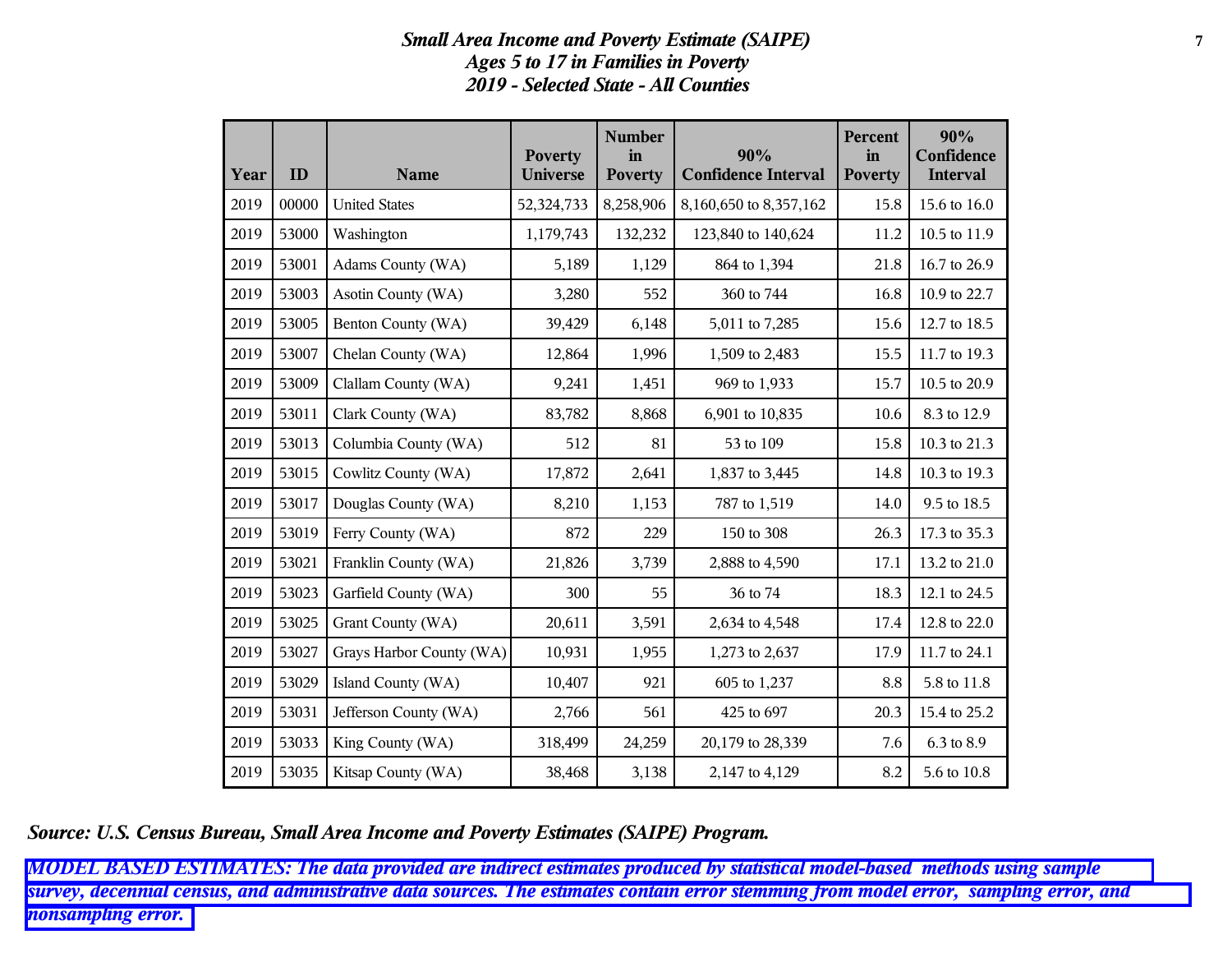## *Small Area Income and Poverty Estimate (SAIPE)* **8** *Ages 5 to 17 in Families in Poverty 2019 - Selected State - All Counties*

| Year | ID    | <b>Name</b>              | <b>Poverty</b><br>Universe | <b>Number</b><br>in<br><b>Poverty</b> | 90%<br><b>Confidence Interval</b> | Percent<br>in<br><b>Poverty</b> | 90%<br>Confidence<br><b>Interval</b> |
|------|-------|--------------------------|----------------------------|---------------------------------------|-----------------------------------|---------------------------------|--------------------------------------|
| 2019 | 53037 | Kittitas County (WA)     | 5,736                      | 612                                   | 409 to 815                        | 10.7                            | 7.2 to 14.2                          |
| 2019 | 53039 | Klickitat County (WA)    | 3,043                      | 530                                   | 346 to 714                        | 17.4                            | 11.4 to 23.4                         |
| 2019 | 53041 | Lewis County (WA)        | 12,010                     | 1,582                                 | 1,115 to 2,049                    | 13.2                            | 9.3 to 17.1                          |
| 2019 | 53043 | Lincoln County (WA)      | 1,759                      | 236                                   | 151 to 321                        | 13.4                            | 8.6 to 18.2                          |
| 2019 | 53045 | Mason County (WA)        | 9,059                      | 1,839                                 | 1,345 to 2,333                    | 20.3                            | 14.8 to 25.8                         |
| 2019 | 53047 | Okanogan County (WA)     | 7,024                      | 1,466                                 | 1,007 to 1,925                    | 20.9                            | 14.4 to 27.4                         |
| 2019 | 53049 | Pacific County (WA)      | 2,420                      | 401                                   | 261 to 541                        | 16.6                            | 10.8 to 22.4                         |
| 2019 | 53051 | Pend Oreille County (WA) | 1,929                      | 479                                   | 338 to 620                        | 24.8                            | 17.5 to 32.1                         |
| 2019 | 53053 | Pierce County (WA)       | 147,207                    | 16,325                                | 13,319 to 19,331                  | 11.1                            | 9.1 to 13.1                          |
| 2019 | 53055 | San Juan County (WA)     | 1,693                      | 193                                   | 125 to 261                        | 11.4                            | 7.4 to 15.4                          |
| 2019 | 53057 | Skagit County (WA)       | 19,582                     | 3,078                                 | 2,440 to 3,716                    | 15.7                            | 12.4 to 19.0                         |
| 2019 | 53059 | Skamania County (WA)     | 1,666                      | 231                                   | 149 to 313                        | 13.9                            | 9.0 to 18.8                          |
| 2019 | 53061 | Snohomish County (WA)    | 129,163                    | 9,651                                 | 7,364 to 11,938                   | 7.5                             | 5.7 to 9.3                           |
| 2019 | 53063 | Spokane County (WA)      | 81,553                     | 9,941                                 | 7,198 to 12,684                   | 12.2                            | 8.8 to 15.6                          |
| 2019 | 53065 | Stevens County (WA)      | 7,146                      | 1,449                                 | 1,006 to 1,892                    | 20.3                            | 14.1 to 26.5                         |
| 2019 | 53067 | Thurston County (WA)     | 43,996                     | 4,417                                 | 3,367 to 5,467                    | 10.0                            | 7.6 to 12.4                          |
| 2019 | 53069 | Wahkiakum County (WA)    | 586                        | 109                                   | 72 to 146                         | 18.6                            | 12.2 to 25.0                         |
| 2019 | 53071 | Walla Walla County (WA)  | 9,119                      | 1,274                                 | 875 to 1,673                      | 14.0                            | 9.6 to 18.4                          |
| 2019 | 53073 | Whatcom County (WA)      | 31,491                     | 3,414                                 | 2,362 to 4,466                    | 10.8                            | 7.5 to 14.1                          |

*Source: U.S. Census Bureau, Small Area Income and Poverty Estimates (SAIPE) Program.*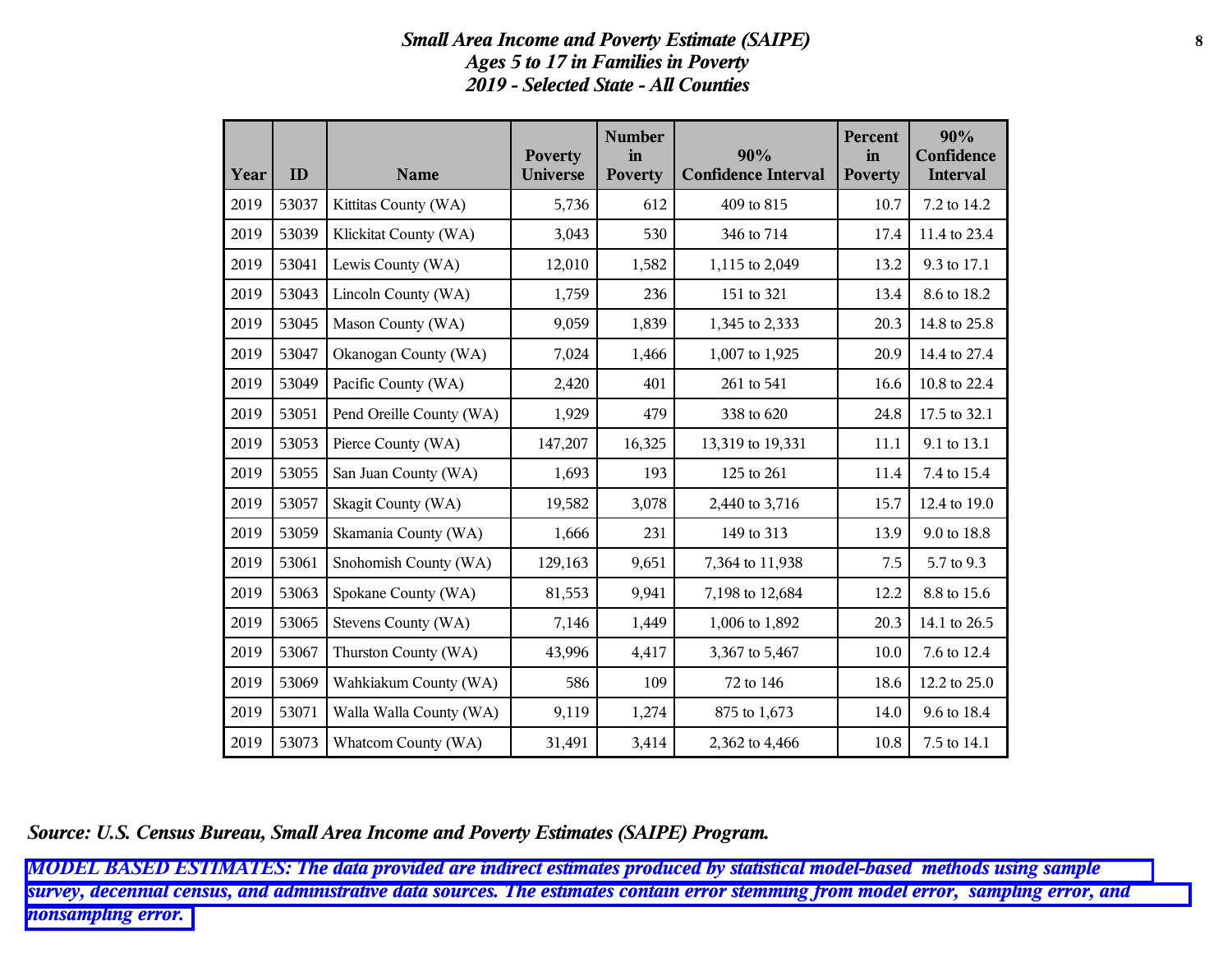# *Small Area Income and Poverty Estimate (SAIPE)* **9** *Ages 5 to 17 in Families in Poverty 2019 - Selected State - All Counties*

| Year | ID    | <b>Name</b>                 | <b>Poverty</b><br><b>Universe</b> | <b>Number</b><br>$\mathbf{m}$<br><b>Poverty</b> | 90%<br><b>Confidence Interval</b> | Percent<br>in<br><b>Poverty</b> | 90%<br>Confidence<br>Interval |
|------|-------|-----------------------------|-----------------------------------|-------------------------------------------------|-----------------------------------|---------------------------------|-------------------------------|
| 2019 |       | 53075   Whitman County (WA) | 5,363                             | 654                                             | 465 to 843                        | 12.2                            | 8.7 to 15.7                   |
| 2019 | 53077 | Yakima County (WA)          | 53,139                            | 11.884                                          | 9,884 to 13,884                   | 22.4                            | 18.6 to 26.2                  |

*Source: U.S. Census Bureau, Small Area Income and Poverty Estimates (SAIPE) Program.*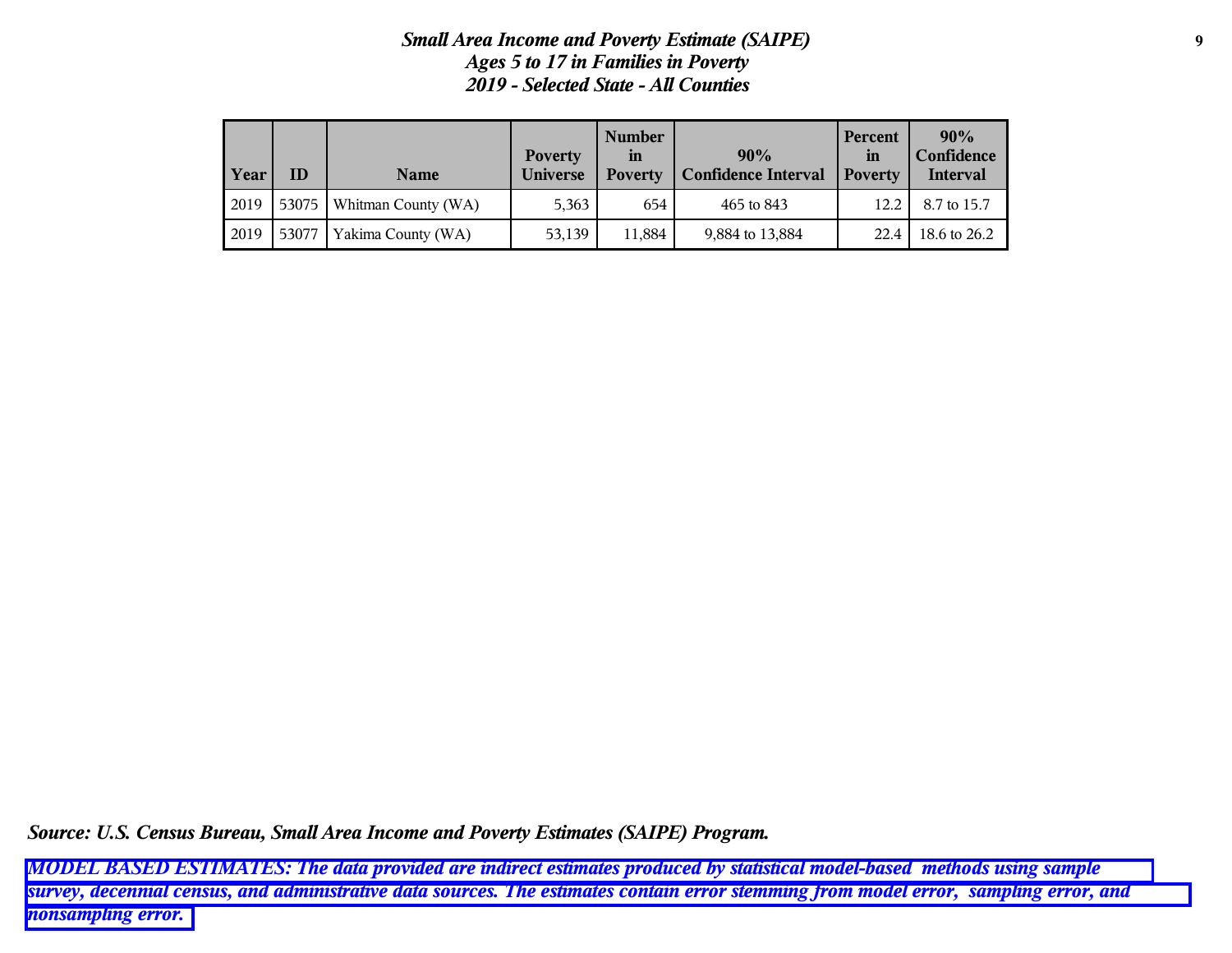### *Small Area Income and Poverty Estimate (SAIPE)* **10** *Under Age 5 in Poverty 2019 - Selected State - All Counties*

| Year | ID    | <b>Name</b>              | <b>Poverty</b><br><b>Universe</b> | <b>Number</b><br>in<br><b>Poverty</b> | 90%<br><b>Confidence Interval</b> | <b>Percent</b><br>in<br><b>Poverty</b> | 90%<br>Confidence<br><b>Interval</b> |
|------|-------|--------------------------|-----------------------------------|---------------------------------------|-----------------------------------|----------------------------------------|--------------------------------------|
| 2019 | 00000 | <b>United States</b>     | 19,002,162                        | 3,457,689                             | 3,405,854 to 3,509,524            | 18.2                                   | 17.9 to 18.5                         |
| 2019 | 53000 | Washington               | 441,878                           | 57,040                                | 52,565 to 61,515                  | 12.9                                   | 11.9 to 13.9                         |
| 2019 | 53001 | Adams County (WA)        | <b>NA</b>                         | <b>NA</b>                             | NA                                | <b>NA</b>                              | NA                                   |
| 2019 | 53003 | Asotin County (WA)       | NA                                | $\rm NA$                              | $\rm NA$                          | $\rm NA$                               | $\rm NA$                             |
| 2019 | 53005 | Benton County (WA)       | <b>NA</b>                         | NA                                    | NA                                | <b>NA</b>                              | NA                                   |
| 2019 | 53007 | Chelan County (WA)       | <b>NA</b>                         | NA                                    | NA                                | <b>NA</b>                              | NA                                   |
| 2019 | 53009 | Clallam County (WA)      | <b>NA</b>                         | NA                                    | NA                                | NA                                     | NA                                   |
| 2019 | 53011 | Clark County (WA)        | <b>NA</b>                         | NA                                    | <b>NA</b>                         | <b>NA</b>                              | NA                                   |
| 2019 | 53013 | Columbia County (WA)     | <b>NA</b>                         | NA                                    | NA                                | <b>NA</b>                              | NA                                   |
| 2019 | 53015 | Cowlitz County (WA)      | <b>NA</b>                         | NA                                    | NA                                | <b>NA</b>                              | NA                                   |
| 2019 | 53017 | Douglas County (WA)      | <b>NA</b>                         | NA                                    | <b>NA</b>                         | <b>NA</b>                              | NA                                   |
| 2019 | 53019 | Ferry County (WA)        | <b>NA</b>                         | NA                                    | NA                                | <b>NA</b>                              | NA                                   |
| 2019 | 53021 | Franklin County (WA)     | <b>NA</b>                         | NA                                    | NA                                | NA                                     | NA                                   |
| 2019 | 53023 | Garfield County (WA)     | NA                                | NA                                    | NA                                | NA                                     | NA                                   |
| 2019 | 53025 | Grant County (WA)        | <b>NA</b>                         | NA                                    | NA                                | <b>NA</b>                              | NA                                   |
| 2019 | 53027 | Grays Harbor County (WA) | <b>NA</b>                         | NA                                    | NA                                | NA                                     | NA                                   |
| 2019 | 53029 | Island County (WA)       | NA                                | NA                                    | NA                                | NA                                     | $\rm NA$                             |
| 2019 | 53031 | Jefferson County (WA)    | <b>NA</b>                         | NA                                    | NA                                | <b>NA</b>                              | NA                                   |
| 2019 | 53033 | King County (WA)         | NA                                | NA                                    | NA                                | <b>NA</b>                              | NA                                   |
| 2019 | 53035 | Kitsap County (WA)       | <b>NA</b>                         | $\rm NA$                              | NA                                | NA                                     | NA                                   |

*Source: U.S. Census Bureau, Small Area Income and Poverty Estimates (SAIPE) Program.*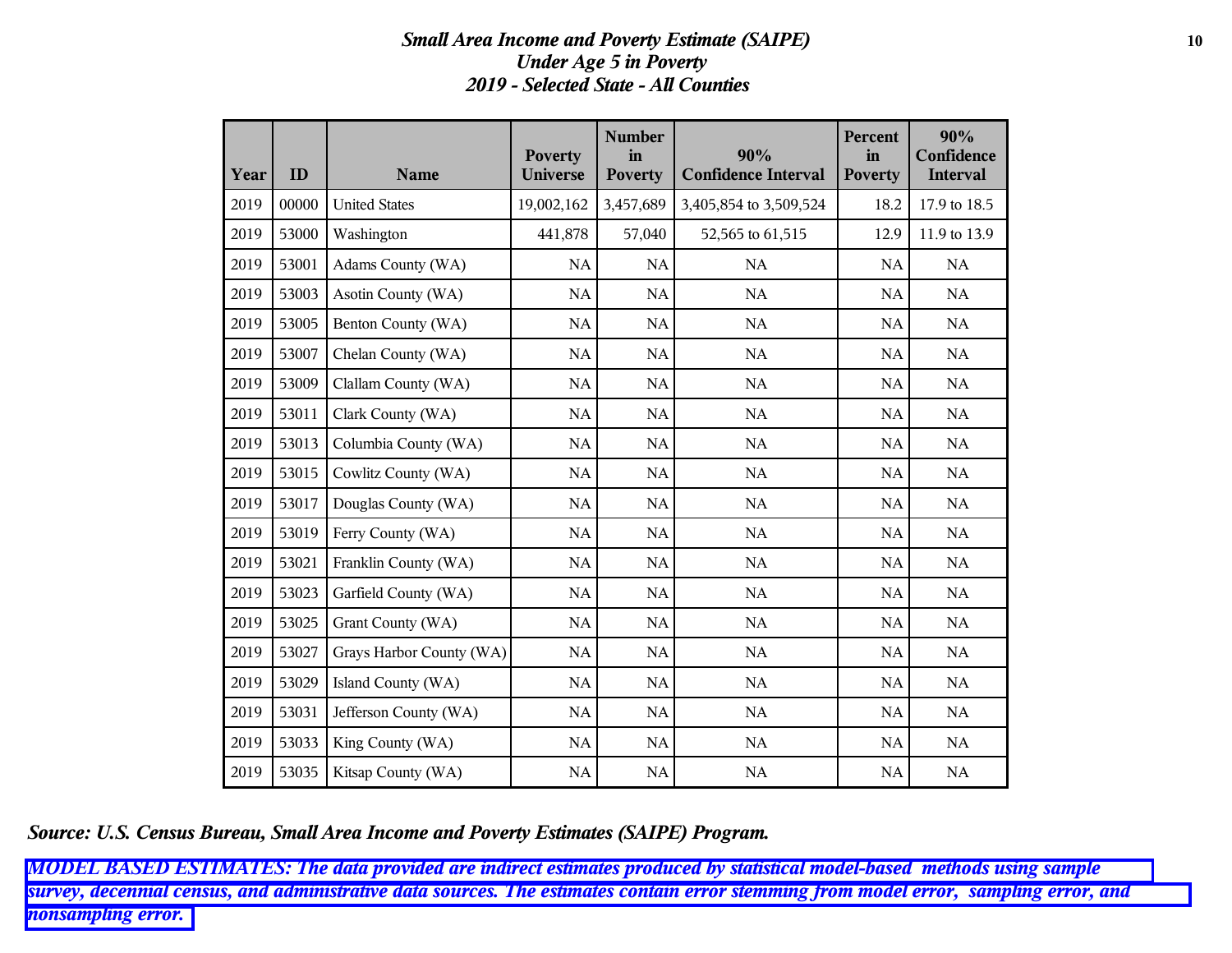### *Small Area Income and Poverty Estimate (SAIPE)* **11** *Under Age 5 in Poverty 2019 - Selected State - All Counties*

| Year | ID    | <b>Name</b>              | <b>Poverty</b><br><b>Universe</b> | <b>Number</b><br>in<br><b>Poverty</b> | 90%<br><b>Confidence Interval</b> | Percent<br>in<br><b>Poverty</b> | 90%<br>Confidence<br><b>Interval</b> |
|------|-------|--------------------------|-----------------------------------|---------------------------------------|-----------------------------------|---------------------------------|--------------------------------------|
| 2019 | 53037 | Kittitas County (WA)     | <b>NA</b>                         | <b>NA</b>                             | <b>NA</b>                         | <b>NA</b>                       | NA                                   |
| 2019 | 53039 | Klickitat County (WA)    | <b>NA</b>                         | NA                                    | NA                                | NA                              | NA                                   |
| 2019 | 53041 | Lewis County (WA)        | <b>NA</b>                         | NA                                    | $\rm NA$                          | NA                              | NA                                   |
| 2019 | 53043 | Lincoln County (WA)      | <b>NA</b>                         | NA                                    | NA                                | NA                              | NA                                   |
| 2019 | 53045 | Mason County (WA)        | <b>NA</b>                         | NA                                    | NA                                | <b>NA</b>                       | NA                                   |
| 2019 | 53047 | Okanogan County (WA)     | <b>NA</b>                         | NA                                    | NA                                | NA                              | NA                                   |
| 2019 | 53049 | Pacific County (WA)      | <b>NA</b>                         | NA                                    | <b>NA</b>                         | <b>NA</b>                       | NA                                   |
| 2019 | 53051 | Pend Oreille County (WA) | <b>NA</b>                         | NA                                    | NA                                | <b>NA</b>                       | NA                                   |
| 2019 | 53053 | Pierce County (WA)       | <b>NA</b>                         | NA                                    | NA                                | <b>NA</b>                       | NA                                   |
| 2019 | 53055 | San Juan County (WA)     | <b>NA</b>                         | NA                                    | NA                                | NA                              | NA                                   |
| 2019 | 53057 | Skagit County (WA)       | <b>NA</b>                         | NA                                    | NA                                | <b>NA</b>                       | NA                                   |
| 2019 | 53059 | Skamania County (WA)     | <b>NA</b>                         | NA                                    | NA                                | NA                              | NA                                   |
| 2019 | 53061 | Snohomish County (WA)    | <b>NA</b>                         | $\rm NA$                              | NA                                | <b>NA</b>                       | NA                                   |
| 2019 | 53063 | Spokane County (WA)      | <b>NA</b>                         | NA                                    | NA                                | NA                              | NA                                   |
| 2019 | 53065 | Stevens County (WA)      | NA                                | NA                                    | NA                                | NA                              | NA                                   |
| 2019 | 53067 | Thurston County (WA)     | <b>NA</b>                         | NA                                    | NA                                | <b>NA</b>                       | NA                                   |
| 2019 | 53069 | Wahkiakum County (WA)    | NA                                | NA                                    | NA                                | NA                              | NA                                   |
| 2019 | 53071 | Walla Walla County (WA)  | NA                                | NA                                    | NA                                | NA                              | NA                                   |
| 2019 | 53073 | Whatcom County (WA)      | <b>NA</b>                         | NA                                    | NA                                | NA                              | NA                                   |

*Source: U.S. Census Bureau, Small Area Income and Poverty Estimates (SAIPE) Program.*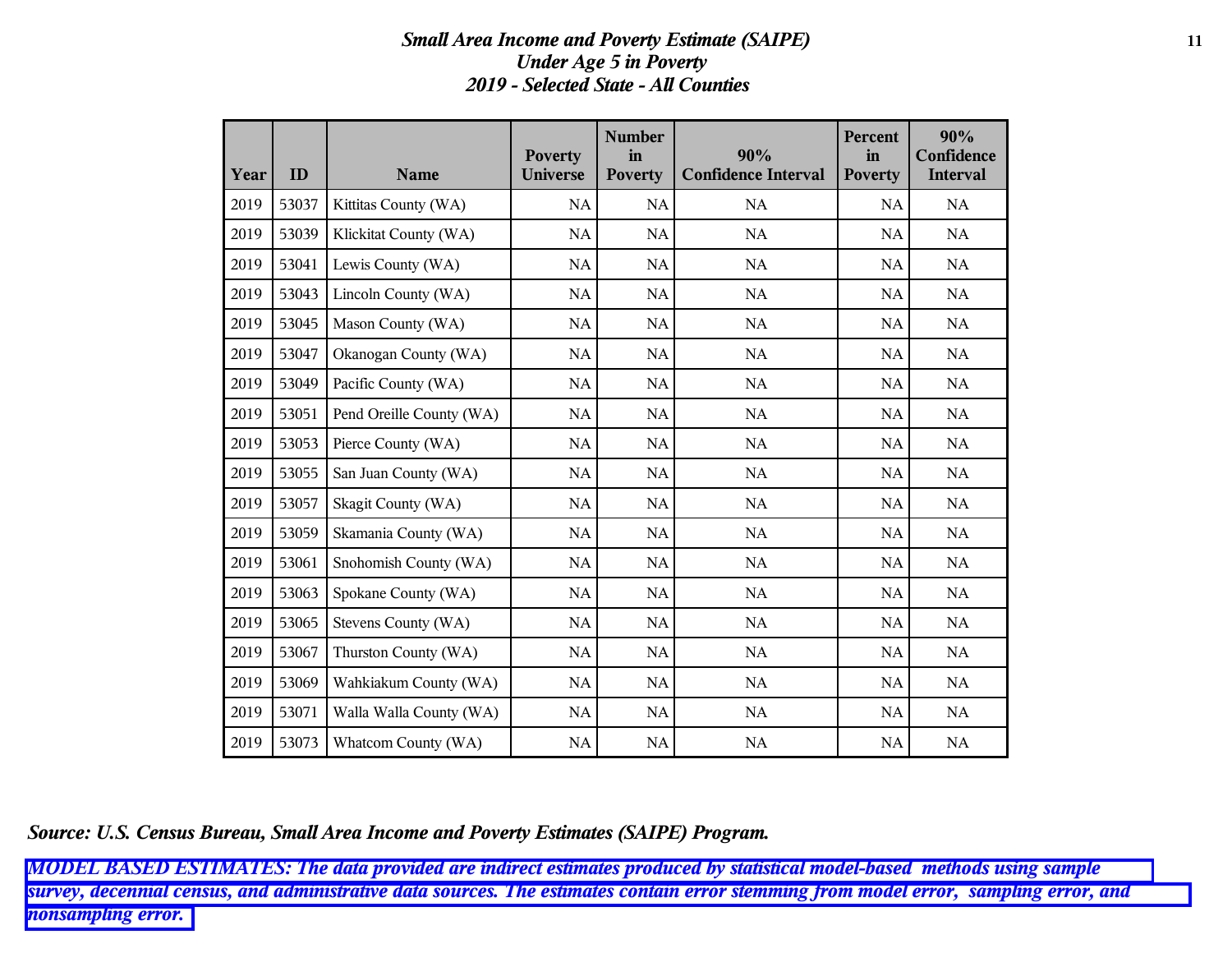## *Small Area Income and Poverty Estimate (SAIPE)* **12** *Under Age 5 in Poverty 2019 - Selected State - All Counties*

| Year | ID    | <b>Name</b>         | <b>Poverty</b><br><b>Universe</b> | <b>Number</b><br>in<br><b>Poverty</b> | 90%<br><b>Confidence Interval</b> | <b>Percent</b><br>in<br><b>Poverty</b> | 90%<br>Confidence<br><b>Interval</b> |
|------|-------|---------------------|-----------------------------------|---------------------------------------|-----------------------------------|----------------------------------------|--------------------------------------|
| 2019 | 53075 | Whitman County (WA) | NA                                | NA.                                   | NA                                | NA                                     | <b>NA</b>                            |
| 2019 | 53077 | Yakima County (WA)  | <b>NA</b>                         | NA.                                   | NA                                | NA                                     | NA                                   |

*Source: U.S. Census Bureau, Small Area Income and Poverty Estimates (SAIPE) Program.*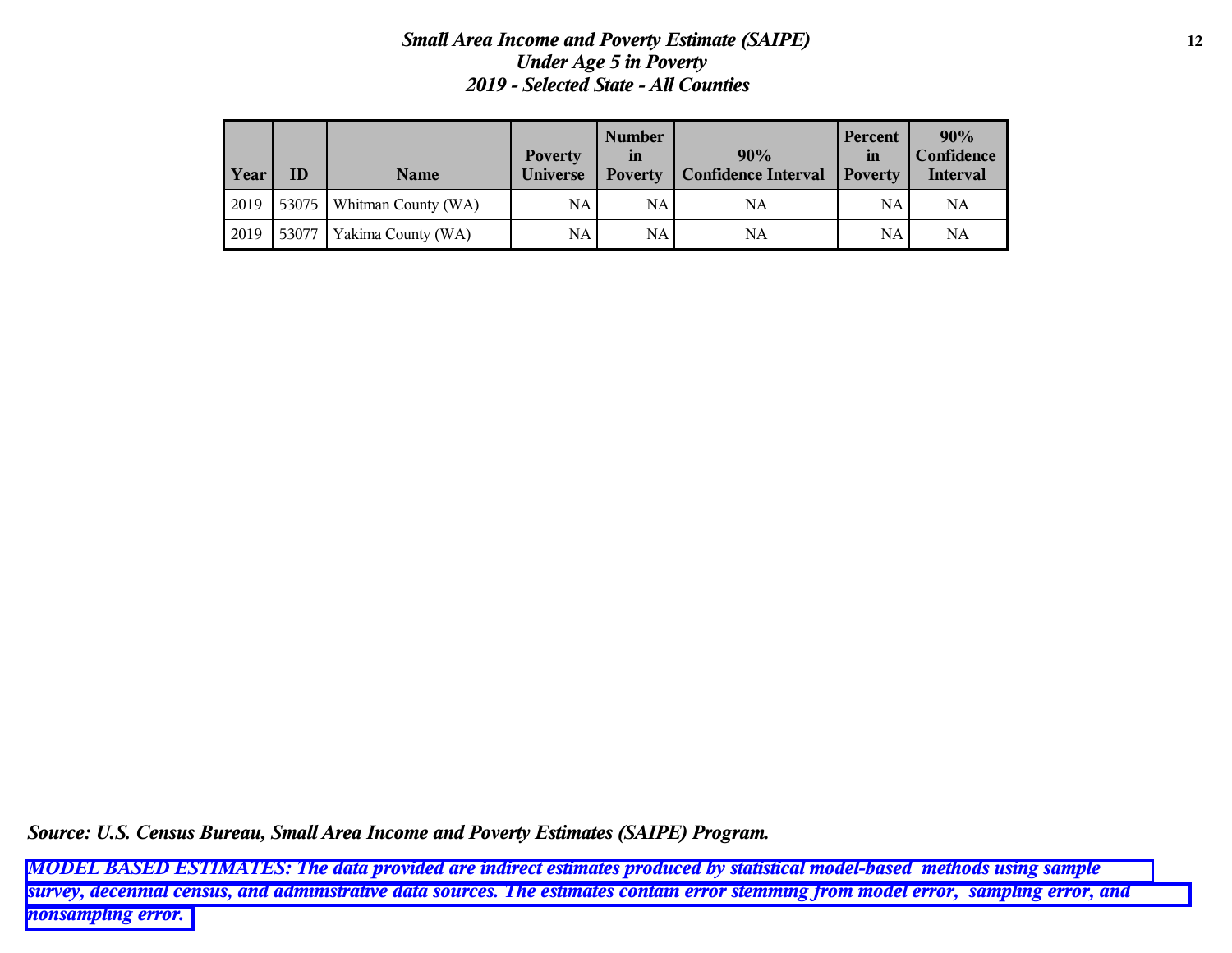# *Small Area Income and Poverty Estimate (SAIPE)* **13** *Median Household Income in Dollars 2019 - Selected State - All Counties*

| Year | ID    | <b>Name</b>              | <b>Median</b><br>Household<br><b>Income</b> | 90%<br>Confidence<br><b>Interval</b> |
|------|-------|--------------------------|---------------------------------------------|--------------------------------------|
| 2019 | 00000 | <b>United States</b>     | \$65,712                                    | \$65,594 to \$65,830                 |
| 2019 | 53000 | Washington               | \$78,674                                    | \$77,776 to \$79,572                 |
| 2019 | 53001 | Adams County (WA)        | \$53,535                                    | \$47,739 to \$59,331                 |
| 2019 | 53003 | Asotin County (WA)       | \$54,776                                    | \$49,802 to \$59,750                 |
| 2019 | 53005 | Benton County (WA)       | \$72,847                                    | \$68,129 to \$77,565                 |
| 2019 | 53007 | Chelan County (WA)       | \$59,838                                    | \$55,758 to \$63,918                 |
| 2019 | 53009 | Clallam County (WA)      | \$57,571                                    | \$53,640 to \$61,502                 |
| 2019 | 53011 | Clark County (WA)        | \$80,407                                    | \$78,199 to \$82,615                 |
| 2019 | 53013 | Columbia County (WA)     | \$56,338                                    | \$50,043 to \$62,633                 |
| 2019 | 53015 | Cowlitz County (WA)      | \$57,316                                    | \$53,107 to \$61,525                 |
| 2019 | 53017 | Douglas County (WA)      | \$63,086                                    | \$57,691 to \$68,481                 |
| 2019 | 53019 | Ferry County (WA)        | \$47,463                                    | \$41,969 to \$52,957                 |
| 2019 | 53021 | Franklin County (WA)     | \$63,575                                    | \$58,335 to \$68,815                 |
| 2019 | 53023 | Garfield County (WA)     | \$54,555                                    | \$48,017 to \$61,093                 |
| 2019 | 53025 | Grant County (WA)        | \$57,152                                    | \$53,069 to \$61,235                 |
| 2019 | 53027 | Grays Harbor County (WA) | \$59,346                                    | \$56,587 to \$62,105                 |
| 2019 | 53029 | Island County (WA)       | \$72,173                                    | \$68,544 to \$75,802                 |
| 2019 | 53031 | Jefferson County (WA)    | \$60,556                                    | \$54,448 to \$66,664                 |
| 2019 | 53033 | King County (WA)         | \$102,338                                   | \$100,308 to \$104,368               |
| 2019 | 53035 | Kitsap County (WA)       | \$79,268                                    | \$75,699 to \$82,837                 |

*Source: U.S. Census Bureau, Small Area Income and Poverty Estimates (SAIPE) Program.*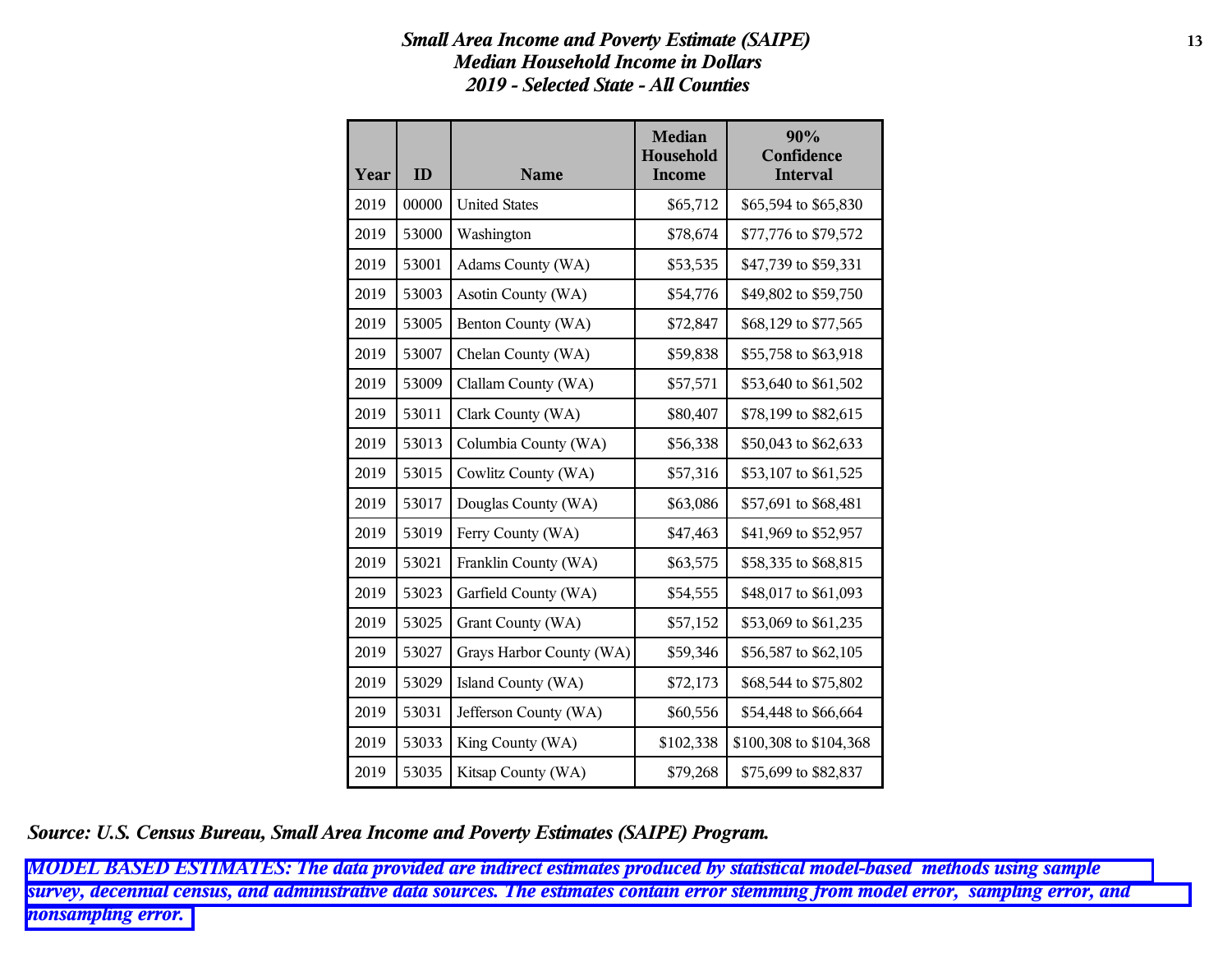# *Small Area Income and Poverty Estimate (SAIPE)* **14** *Median Household Income in Dollars 2019 - Selected State - All Counties*

| Year | ID    | <b>Name</b>              | <b>Median</b><br>Household<br><b>Income</b> | 90%<br>Confidence<br><b>Interval</b> |
|------|-------|--------------------------|---------------------------------------------|--------------------------------------|
| 2019 | 53037 | Kittitas County (WA)     | \$59,172                                    | \$53,435 to \$64,909                 |
| 2019 | 53039 | Klickitat County (WA)    | \$60,567                                    | \$53,710 to \$67,424                 |
| 2019 | 53041 | Lewis County (WA)        | \$58,525                                    | \$55,338 to \$61,712                 |
| 2019 | 53043 | Lincoln County (WA)      | \$60,849                                    | \$56,115 to \$65,583                 |
| 2019 | 53045 | Mason County (WA)        | \$63,689                                    | \$58,465 to \$68,913                 |
| 2019 | 53047 | Okanogan County (WA)     | \$44,777                                    | \$41,743 to \$47,811                 |
| 2019 | 53049 | Pacific County (WA)      | \$50,521                                    | \$46,122 to \$54,920                 |
| 2019 | 53051 | Pend Oreille County (WA) | \$51,950                                    | \$46,349 to \$57,551                 |
| 2019 | 53053 | Pierce County (WA)       | \$78,779                                    | \$76,401 to \$81,157                 |
| 2019 | 53055 | San Juan County (WA)     | \$69,113                                    | \$63,653 to \$74,573                 |
| 2019 | 53057 | Skagit County (WA)       | \$67,551                                    | \$63,608 to \$71,494                 |
| 2019 | 53059 | Skamania County (WA)     | \$69,163                                    | \$62,273 to \$76,053                 |
| 2019 | 53061 | Snohomish County (WA)    | \$89,119                                    | \$86,609 to \$91,629                 |
| 2019 | 53063 | Spokane County (WA)      | \$59,976                                    | \$57,897 to \$62,055                 |
| 2019 | 53065 | Stevens County (WA)      | \$55,000                                    | \$49,469 to \$60,531                 |
| 2019 | 53067 | Thurston County (WA)     | \$77,890                                    | \$74,184 to \$81,596                 |
| 2019 | 53069 | Wahkiakum County (WA)    | \$61,123                                    | \$53,834 to \$68,412                 |
| 2019 | 53071 | Walla Walla County (WA)  | \$60,202                                    | \$54,849 to \$65,555                 |
| 2019 | 53073 | Whatcom County (WA)      | \$68,656                                    | \$64,548 to \$72,764                 |

*Source: U.S. Census Bureau, Small Area Income and Poverty Estimates (SAIPE) Program.*